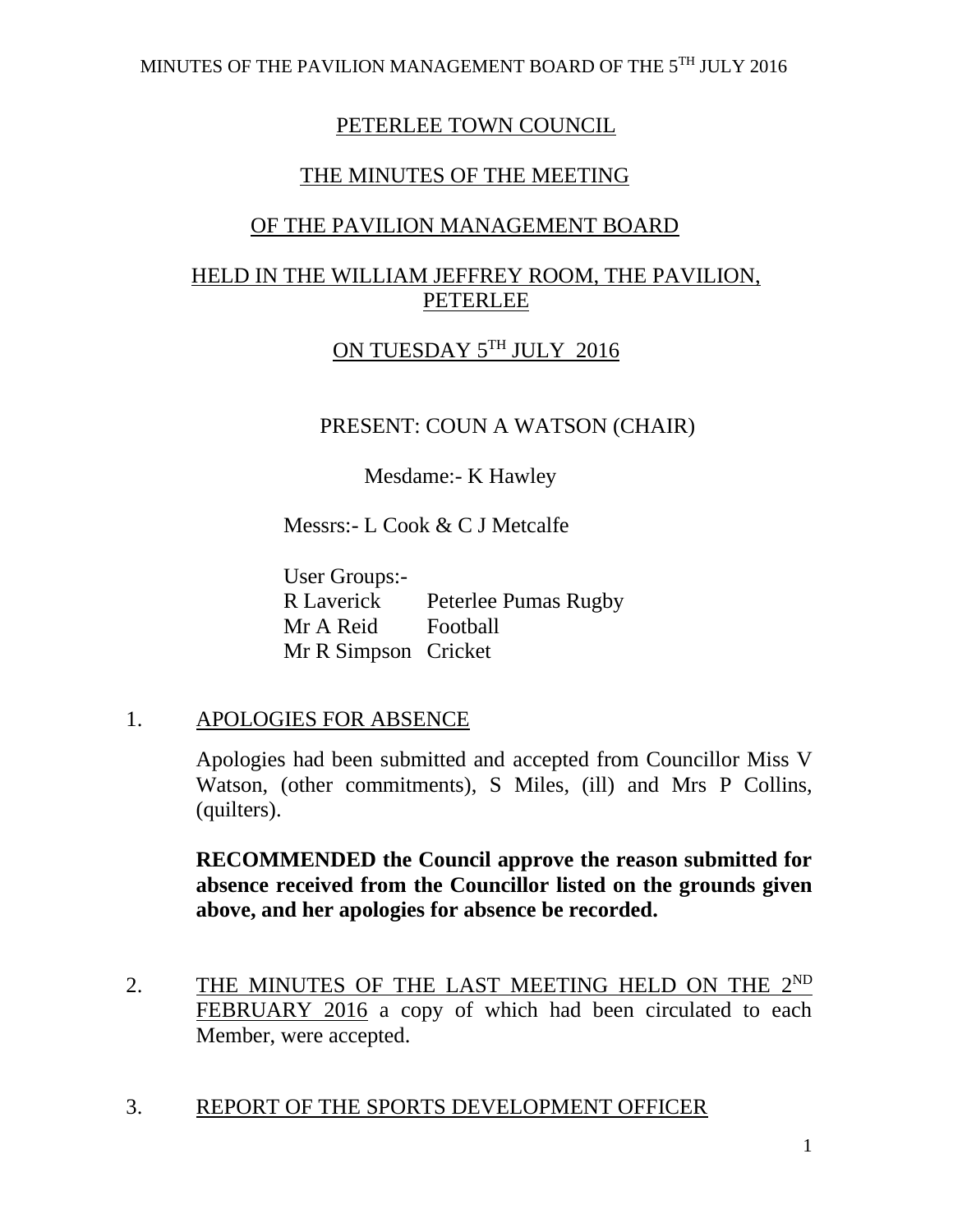The report of the Sports Development Officer had been circulated to each Member for their consideration and covered the following areas:- **1. ACTIVITIES**

Sports Development activities and attendances over the last three months were listed below. These activities were either delivered or organised by Sports Development.

|                   | Taekwondo               | Taekwondo | Little           | Little           | Junior           | Ladies Run |
|-------------------|-------------------------|-----------|------------------|------------------|------------------|------------|
| April             | (Tue)                   | (Thu)     | <b>Dribblers</b> | <b>Dribblers</b> | Athletics        | Club       |
| 04/04/2016        | 4                       | 10        | 3                | Cancelled        | Cancelled        | 33         |
| 11/04/2016        | Cancelled               | 15        | 10               | 6                | 9                | 39         |
| 18/04/2016        | 6                       | 14        | 8                | 10               | 10               | 42         |
| 25/04/2016        |                         | 11        |                  |                  | 8                |            |
| <b>TOTAL</b>      | 10                      | 50        | 21               | 16               | 27               | 114        |
| Tuesday<br>Friday |                         |           |                  |                  |                  |            |
|                   | Taekwondo               | Taekwondo | Little           | Little           | Junior           | Ladies Run |
| May               | (Tue)                   | (Thu)     | <b>Dribblers</b> | <b>Dribblers</b> | <b>Athletics</b> | Club       |
| 02/05/2016        | Cancelled               | Cancelled | 6                | 6                | Cancelled        | 46         |
| 09/05/2016        | Cancelled               | 11        | 7                | 11               | 11               | 39         |
| 16/05/2016        | Cancelled               | 15        | Cancelled        | 6                | 10               | 39         |
| 23/05/2016        | Cancelled               | 10        | Cancelled        | 11               | Cancelled        | 15         |
| 30/05/2016        | 6                       | 8         |                  | $\overline{2}$   | 10               | 29         |
| <b>TOTAL</b>      | 6                       | 44        | 13               | 36               | 31               | 168        |
|                   |                         |           | Tuesday          | Friday           |                  |            |
|                   | Taekwondo               | Taekwondo | Little           | Little           | Junior           | Ladies Run |
| June              | (Tue)                   | (Thu)     | <b>Dribblers</b> | <b>Dribblers</b> | Athletics        | Club       |
| 06/06/2016        | Cancelled               | 12        | 8                | 12               | 11               | 39         |
| 13/06/2016        | Cancelled               | Cancelled | 8                | 10               | 11               | 25         |
| 20/06/2016        | $\overline{2}$          | 11        | 9                | 10               | 13               | 44         |
| 27/06/2016        |                         |           |                  |                  |                  |            |
| <b>TOTAL</b>      | $\overline{\mathbf{2}}$ | 23        | 25 <sub>2</sub>  | 32               | 35               | 108        |

#### 1b. PACES

Sports Development now had 239 new members signed up to PACES from 1<sup>st</sup> of May-to date, 231 members were within the target age range 18-74, 6 members were under the age of 18 and 2 members were over the age of 75. 40 of those members had been identified as at risk of CHD (chronic heart disease). 11 new members were at risk of type 2 diabetes, out of these, 25 members were at risk from both CVD and Type 2 diabetes. Sports Development now had 23 family members sign up to PACES within this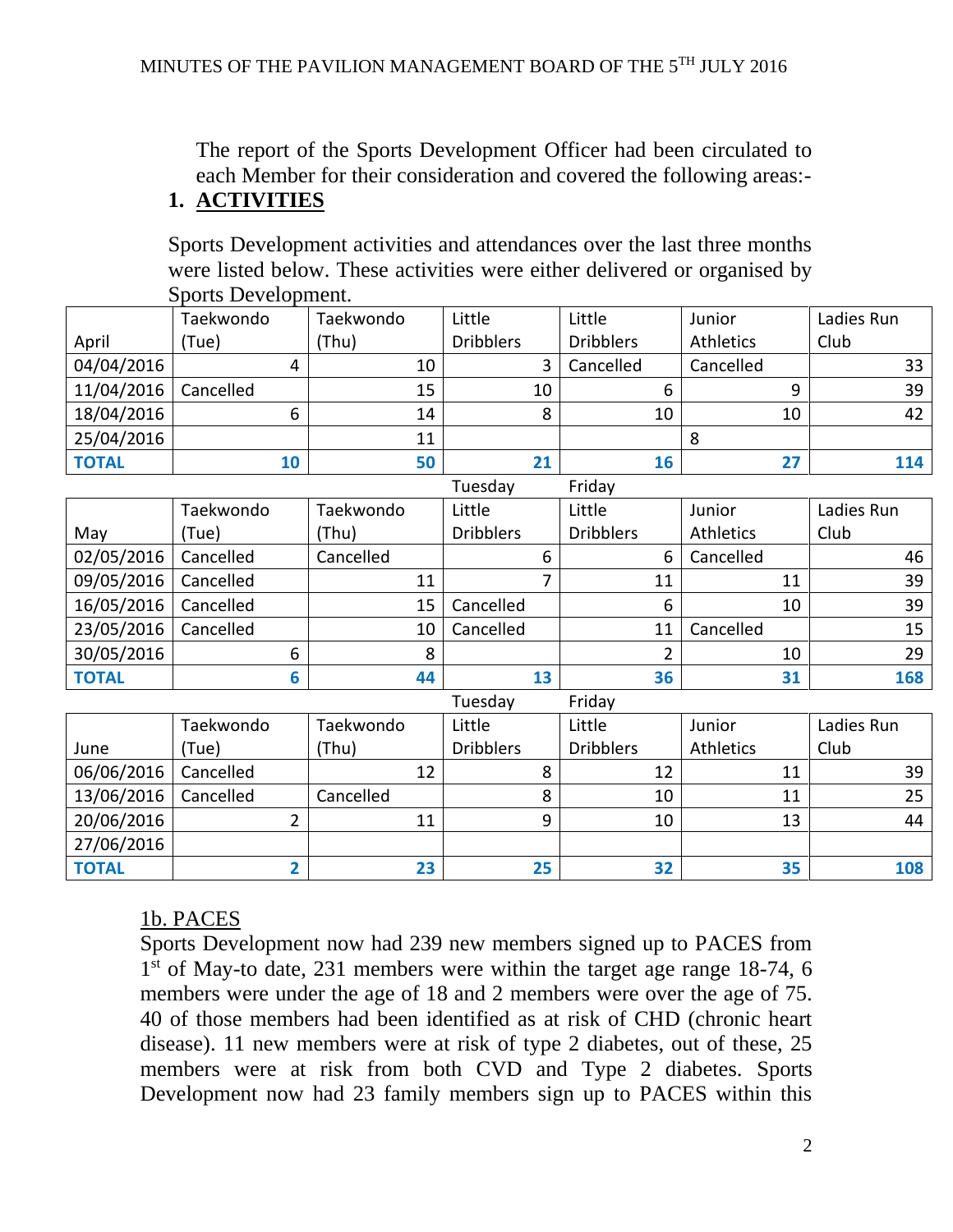time period, and 140 new members signed up from the other group.111 of the new members have had a NHS health check.

142 of the new members heard about PACES from word of mouth, 13 from Health trainers, and 20 from posters, 17 from face book, 23 leaflets, 3 GP and 21 from website.

The new members were from the following wards in Peterlee:

9 from Acre Rigg

15 from Dene House

15 from Eden Hill

18 from Howletch

64 from Passfield

118 from outside of Peterlee including Horden, Easington and Blackhall.

#### 1c.Partnership work

PACES staff were currently working in partnership with the Macmillan Centre delivering activity sessions. This is now subject for review. PACES staff deliver a meditation session once a week on a Thursday afternoon at the Macmillan centre in Peterlee Town Centre. PACES members were also able to attend this session. It's a great way to promote sessions at the Centre and also to promote PACES activities at the Pavilion. The outcome of this was for Macmillan clients to feel comfortable with PACES Instructors and to encourage clients to attend established PACES classes within Town Council facilities once they were well enough.

PACES staff were currently working in partnership with Make Your Move, Sport England which is lottery funded. PACES staff delivered a Body Tone Session once a week on a Wednesday morning. The outcome of this was to encourage new members to increase their physical activity levels and to prevent the on-set of type 2 diabetes etc. Members were asked to complete a registration form this allows the project to track their journey. Funders want to find out how many people were participating in the project and to find out what works and what doesn't work in delivering these projects.

#### 1d. PACES Focus Group

Sports Development organised and facilitated a focus group meeting on Wednesday the  $27<sup>th</sup>$  of April 2016 at 10.15 am, 37 members attended the group.

The idea of the focus group was to communicate with our members, as well as a way of gaining valuable feedback on how we could improve PACES. We also wanted to generate interest amongst our members in setting up a 'friends of ' group, at present PACES was not funded and was now solely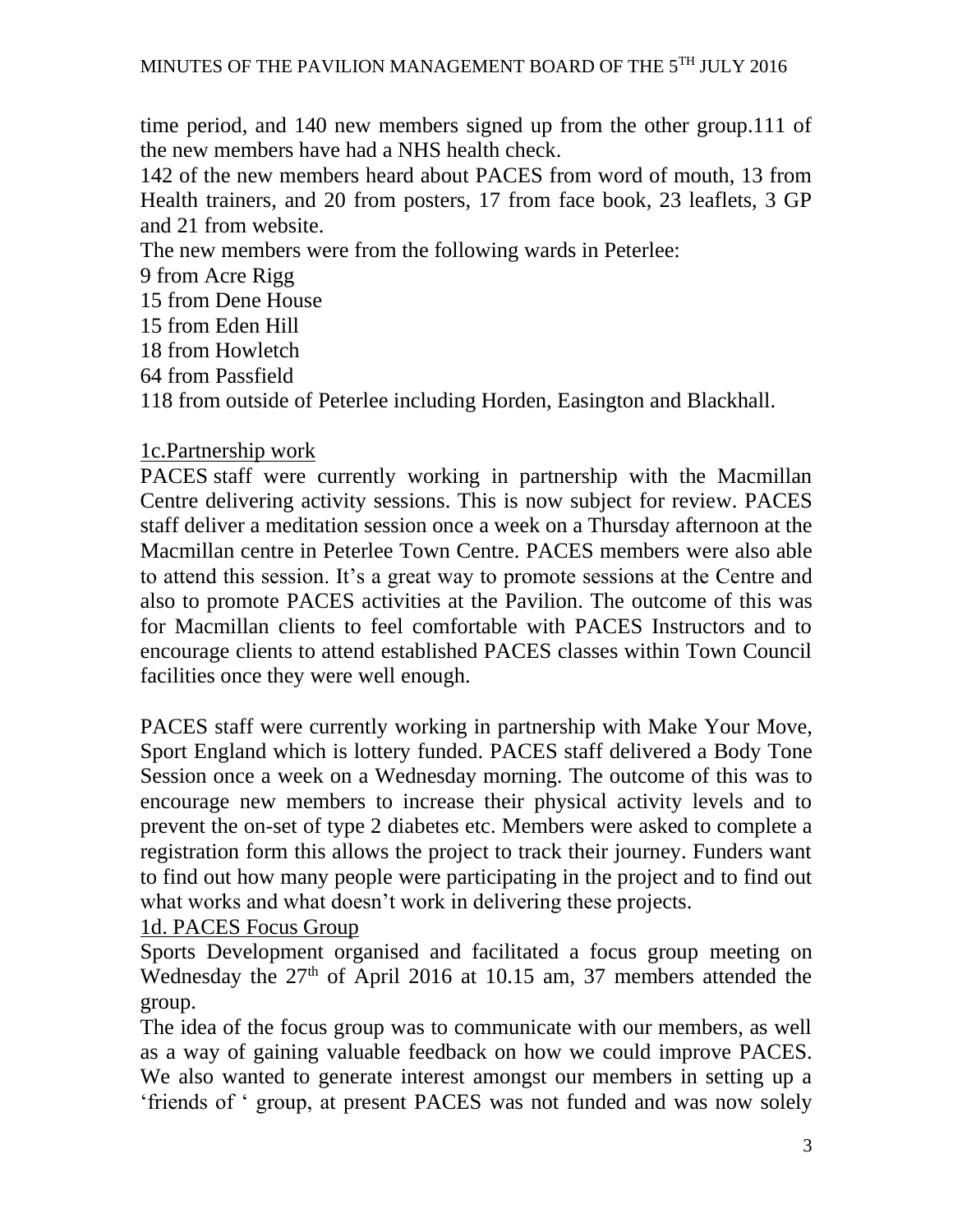funded by Peterlee Town Council. There were many funding opportunities available for PACES, to which the Town Council were exempt from applying. A Friends of group would give PACES the opportunity to apply for more funding, enabling us to offer more to our members, getting members more involved with PACES and giving them a sense of ownership. The Town Council would benefit by being able to sustain PACES as well as expand activities on offer, thus providing an improved community service and increasing footfall with the Pavilion and Eden Lane.

We carried out a number of activities within the focus group, and a summary of the outcomes was as follows:-

Our members would like to be communicated with via: PACES notice board, a quarterly newsletter, motivational quotes on Facebook, and increased use of social media in general for up-to-date information and health challenges etc to increase motivation.

Members gave many suggestions on how we could further improve PACES. Members would like activity sessions to begin and end on time. They would like to see more PACES posters in public places and class timetables. Floor mats to be regularly checked and cleaned. Members regularly exercise with the use of the blue Pilates balls, some of these balls needed inflating. **Members had been struggling with the heat in the room and would like to have air conditioning.** Whilst all windows are opened in the main hall and the air vents are open, the room remains very hot during the summer months and some of our members suffer with hay fever.

We asked members if they feel we are providing the right intensity (how hard) within our sessions.

Members were happy with the intensity of the sessions and feel we catered for all their abilities. They also stated that Instructors are encouraging and motivating.

Our members were asked, what would you like PACES to offer in the future?

Members would like to have an exercise session on a Tuesday morning, five or ten minutes change over between classes, early evening classes, beginners sessions, intermediate sessions and a sharing group. The sharing group would encourage members to get together on a regular basis to participate in a number of social activity sessions which may include dance, singing, meditation etc.

Members were asked what their main reasons are for attending PACES, the responses are below:

• Keeping fit and socialising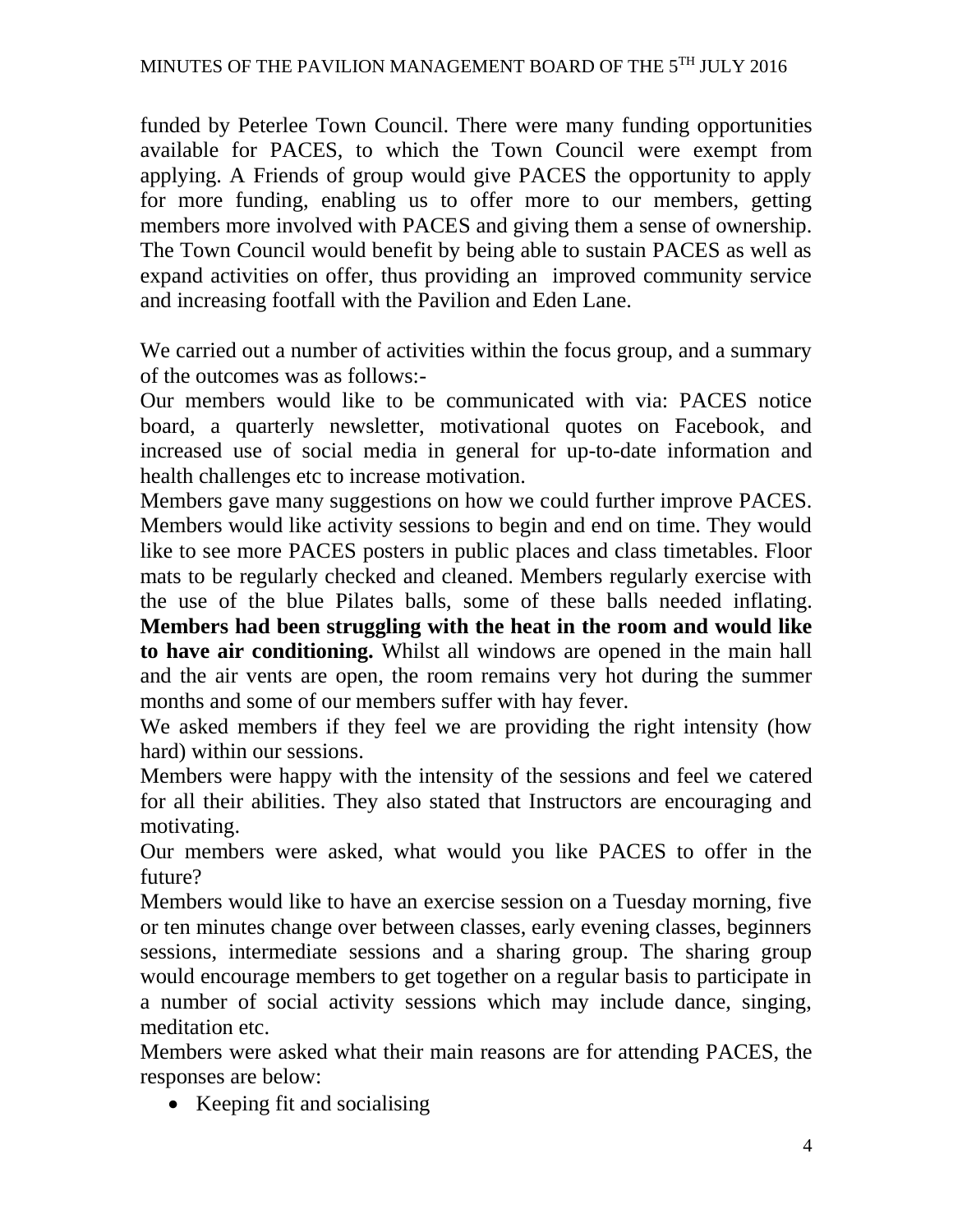- Improve arthritis
- Social interaction
- Enjoyment
- To keep joints and muscles supple and to avoid stiffness
- To improve fitness, learn new things and to meet other people
- Meet new friends and improve body
- Early retirement to keep active and meet new people
- To work out at my own ability good to have 3 levels of exercise intensity
- Keep fit get me out of the house and meet new people
- Body tone exercises help keep an 84 year old fit
- Help improve breathing and bad back

# **There were 18 members from the focus group who expressed an interest in forming a 'friends of' group.**

# 1e. Junior Athletics

Numbers attending the Junior Athletics had increased over the last few months.

Chris Elliot; Physical Activity Officer from Durham County Council approached Sports Development about the possibility of setting up a session at The Pavilion for Sporting Chance participants. This was not possible due to lack of hall availability, so it was agreed that Chris would sign-post participants to our Junior Athletics session. Sporting Chance provides physical activity opportunities for families with primary aged children who were overweight.

# 1f. Little Dribblers (Football for 3-5 year olds)

All the sessions had been filled once more with children who were on the waiting list.

1g. Taekwondo

The last kup grading took place on Sunday  $5<sup>th</sup>$  June in Darlington, and James Lambert; a student at Peterlee Koryo Taekwondo Club, was awarded best of grade.

The black belt grading took place in Spennymoor on Sunday  $12<sup>th</sup>$  June and Peterlee student Abby Wood, was promoted to black belt. Abby is the youngest student at the Peterlee club to achieve her black belt.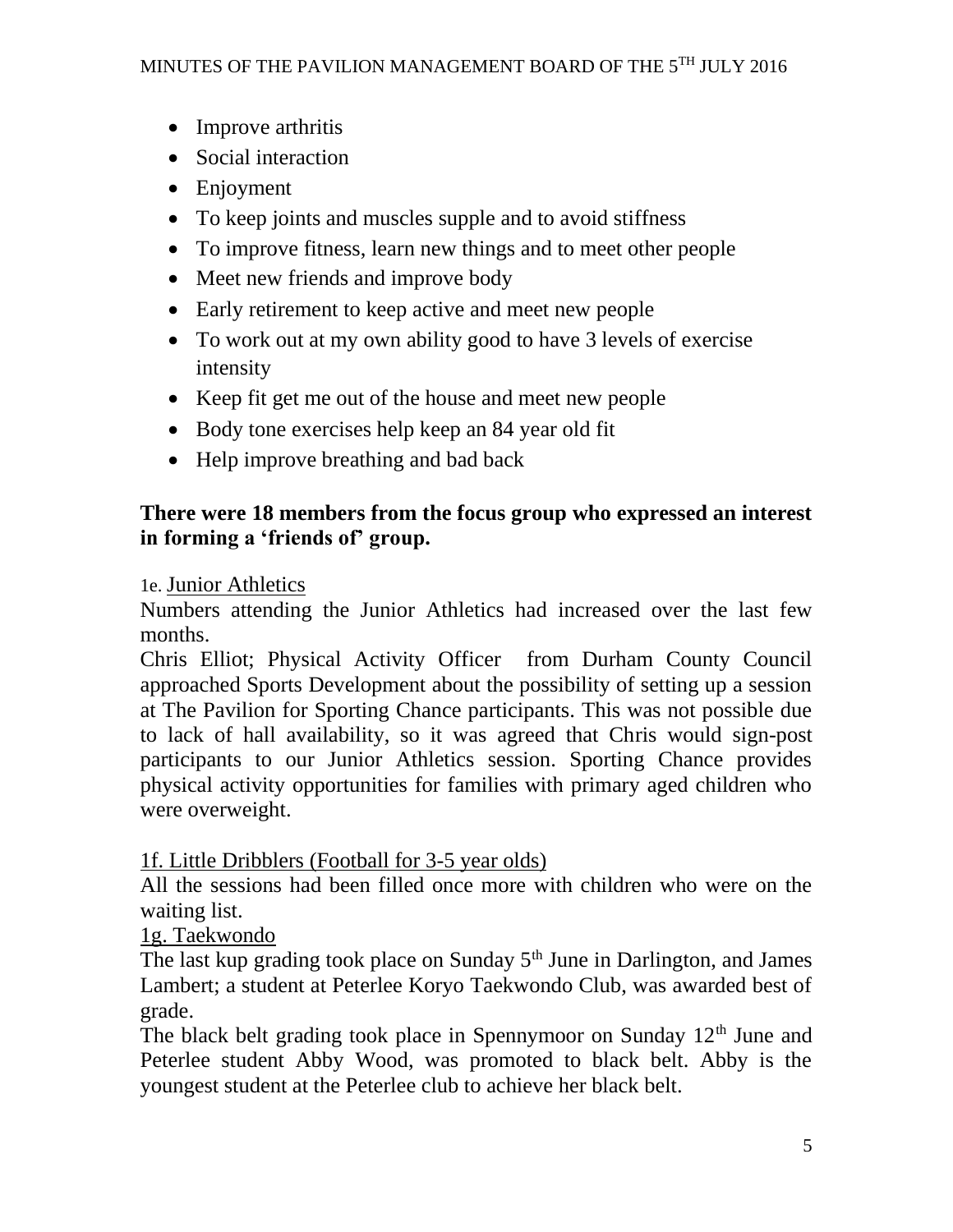# 1h. Ladies Running Club

17 members of Peterlee Ladies Running Club took part in and completed the Manchester Marathon on  $16<sup>th</sup>$  April. It was the first marathon event for 13 of the ladies, and two of the girls qualified and took part in the London Marathon on Sunday  $24<sup>th</sup>$  April.

# 1i. New Junior Running Session

A new junior running session had been set up and due to commence on Monday 4<sup>th</sup> July. The session was a closed group and had been set up to accommodate the young females who had come through the ranks from Junior Athletics and into the junior section of the Peterlee Ladies running group. The session would provide a progression pathway for the secondary aged females to enable them to improve their running techniques, focus on strength, speed and endurance. Participation in this session was by referral only, all enquiries to Sports Development.

# **OTHER ITEMS**

Pitches

Pitch 2 will be used for the provision of 9v9 football from September 2016. The decision has been based on previous usage and current demand.

The sharing of this pitch between the two sports as suggested by Sports users previously was not possible due to the following reasons:

- Over lap of seasons (start and finish)
- Overuse of pitch with no maintenance window
- Show weekend possible damage to the pitch (to be taken into consideration)
- Decrease in staff numbers at the Parks department to cope with extra demands a shared pitch would create
- Increase in demand for small sided football pitches and general increase in demand for football pitches
- Decision made following review of pitch usage last season and demand for this coming season.

The minimum size for 9v9 football is 80 x 50 yards, which means only one 9v9 pitch can be marked out on a full sized pitch which is 110 x 70 (on average). Pitch 3 will remain a dedicated rugby pitch and pitch 1 will remain a dedicated football pitch with a 9v9 pitch marked out for this coming season.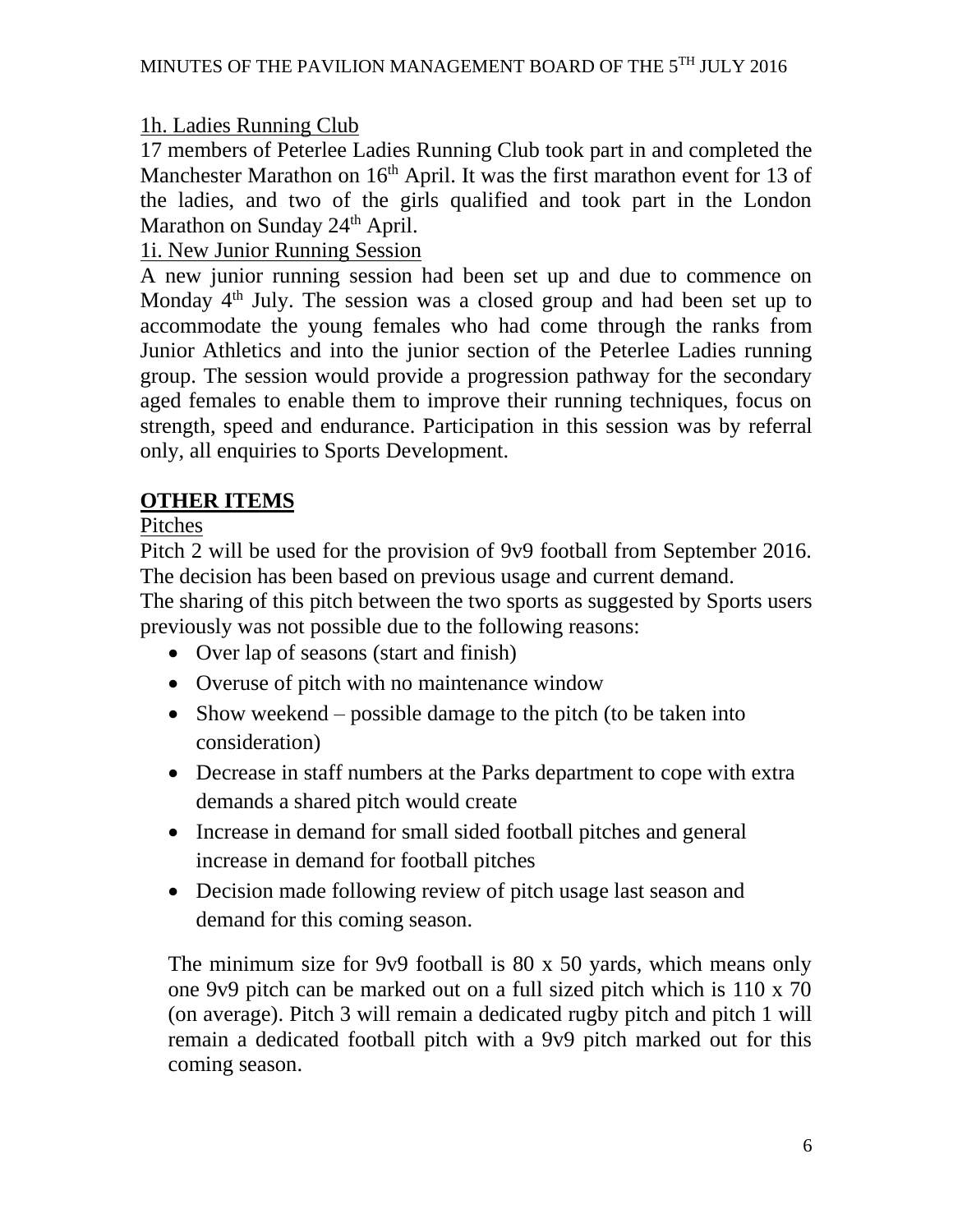A Local Member asked how many Teams could play on Peterlee's land and it was agreed this be included on the Parks & Cemetery agenda. The Sports Development Officer gave details on how the sports pitches were allocated and that the Town Council had received more requests than ever this year.

**RECOMMENDED the allocation of sports pitches be considered in more detail at the Parks & Cemetery Meeting to be held on Monday 11th July 2016 with both the Sports Development Officer and Horticultural Supervisor in attendance.**

# Sports Awards

The Sport & Physical Activity Awards for East Durham & Sedgefield 2016 are now open for nominations. There are several categories for clubs and individuals to be nominated for and the closing date is  $31<sup>st</sup>$  July. The event will take place on 24<sup>th</sup> September 2016. Further information on the categories was available from Sports Development.

#### 4. USER GROUPS REPORTS (ii) Cricket

Mr Simpson had offered his apologies to the meeting however he had sent a progress report. Fixtures were starting to come in with the first league game to be played on Saturday  $30<sup>th</sup>$  April. A full schedule of fixtures would be sent in due course and a meeting would be arranged to discuss the arrangements for the cricket teas.

# **RECOMMENDED the information given, be noted.**

# (ii) Rugby

Mr Laverick was happy that a compromise and temporary solution had been suggested for the pitch usage, he did however ask if further consideration could be given to the use of the commercial kitchen on the first floor of the Pavilion by nominated persons, who held the necessary certificates for food hygiene, on match days. This could also be used as an avenue to raise extra funds for the Club. Mr Laverick reported the Teams were getting ready for the season and the rugby league development and increase in the number of youngsters getting involved in the sport was very positive.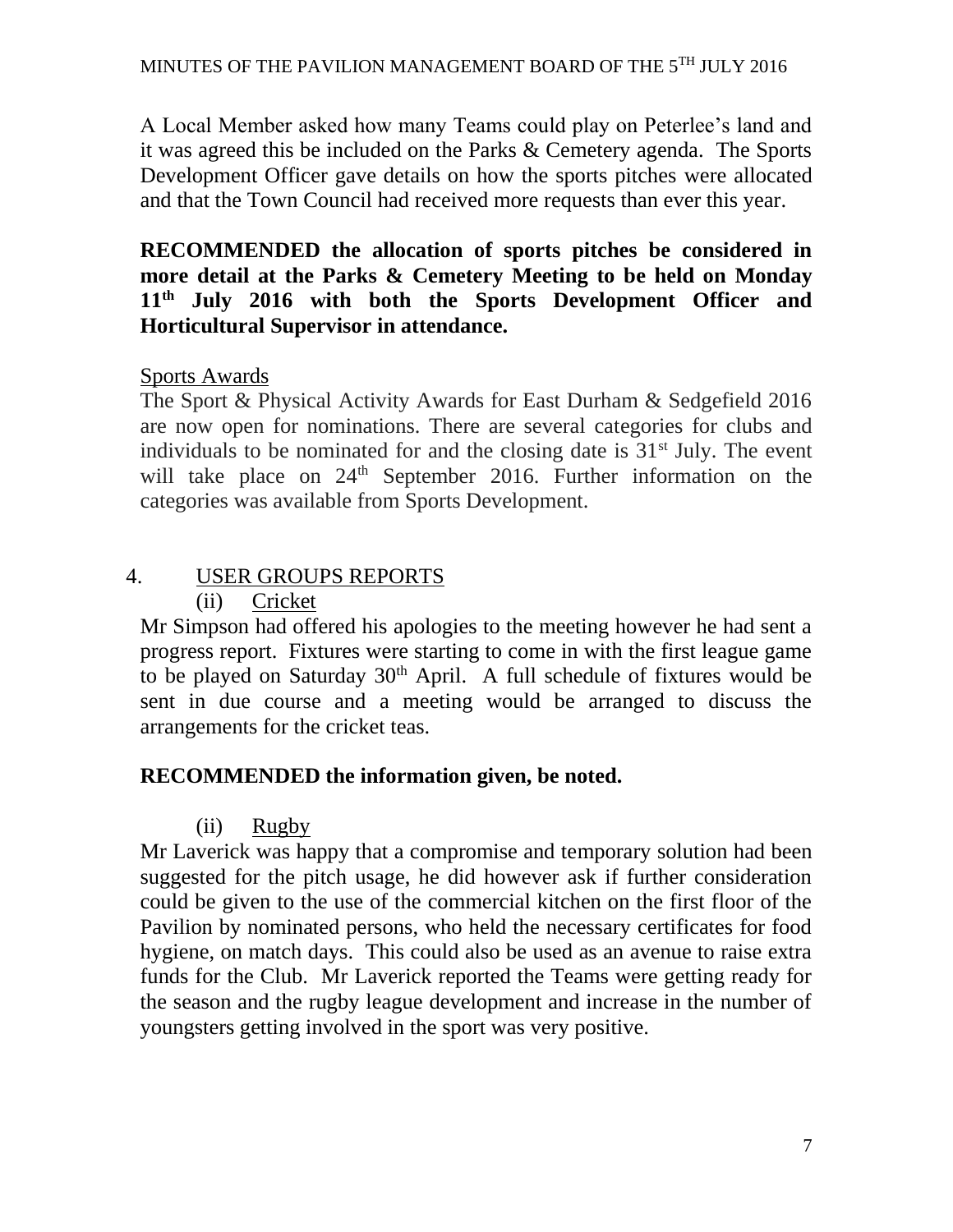#### **RECOMMENDED advice be obtained from Durham County Council to see if the use of the kitchen could be extended to nominated persons within the groups using the building.**

#### (iii) Football

Mr Reid reported he had four Teams and only one pitch so he was also hopeful at the proposed sharing of the middle pitch. He advised the weather had meant there would be an issue with catching up with games.

#### **RECOMMENDED the information given, be noted.**

# 5. RESOLUTION TO EXCLUDE THE PRESS AND PUBLIC

IN VIEW OF THE CONFIDENTIAL NATURE OF THE FOLLOWING ITEMS TO BE DISCUSSED, THE COMMITTEE PASSED THE FORMAL RESOLUTION TO EXCLUDE THE PRESS AND PUBLIC FROM THE MEETING, PURSUANT TO THE PUBLIC BODIES (ADMISSIONS TO MEETINGS) ACT, 1960 & THE LOCAL GOVERNMENT (ACCESS TO INFORMATION) ACT 1985.

#### 6. STOCK TAKE LICENSED PREMISES – THE PAVILION

Consideration was given to the stock report for the premises. It was suggested that perhaps a "rating" be applied to the wastage figure and it was asked if the stocktakers could do this. The Facilities Manager also reported on the current line cleaning system in place at The Pavilion and outlined the costs, he also gave details of an offer where a percentage of the Sky bill would be paid and progress with the sale of coca cola.

#### **RECOMMENDED the report be accepted and the line cleaning system be removed from the Pavilion.**

#### 7. PUBLIC BAR & SECURITY OF STAFF

Both the Acting Town Clerk and Facilities Manager declared an interest in this item.

Councillor Cook expressed his concern for staff safety particularly when there were  $18<sup>th</sup>$  &  $21<sup>st</sup>$  Birthday parties. The Facilities Manager reported that he had taken appropriate measures in not allowing "teen" birthday parties,